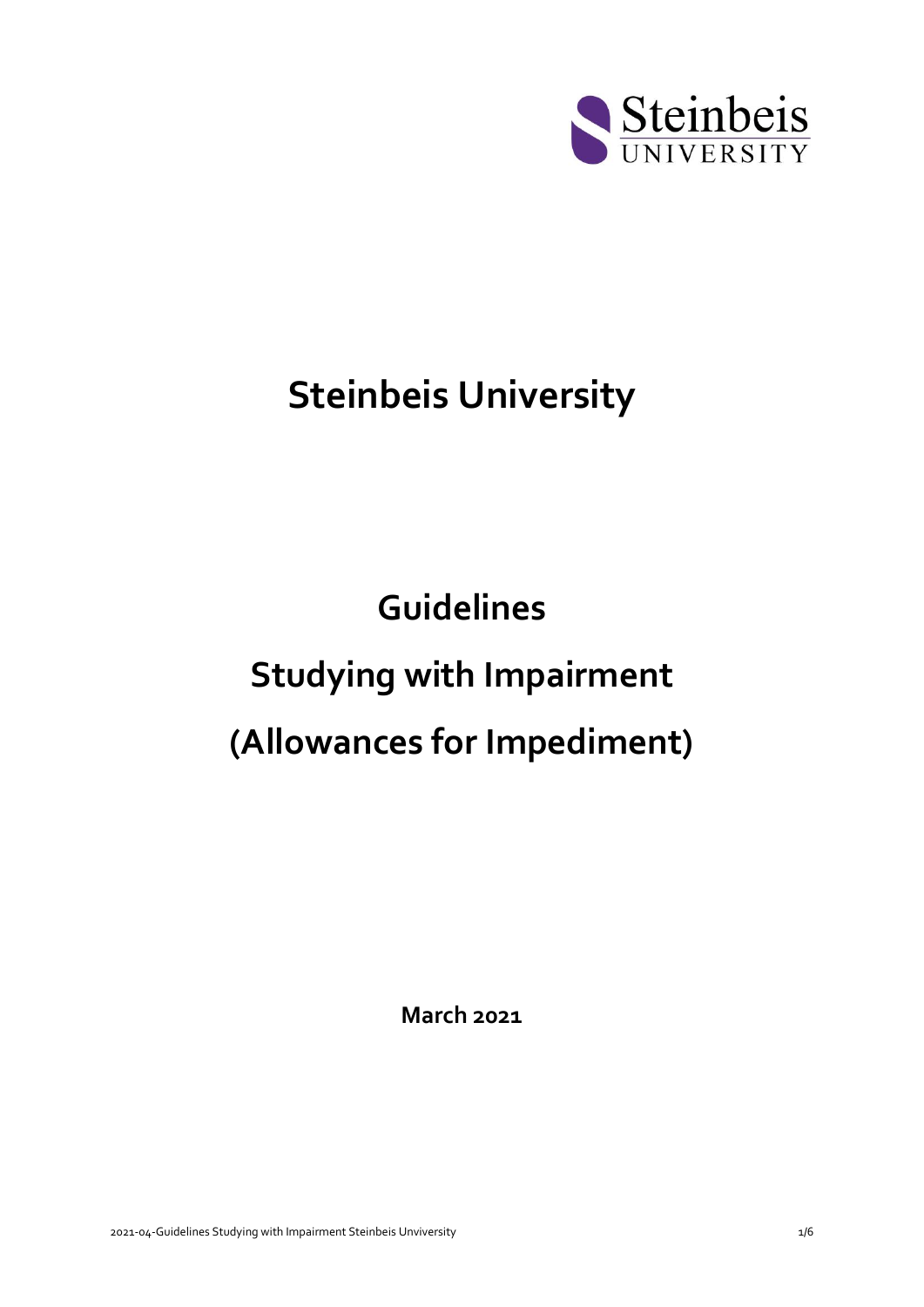

#### **Contents**

| $\mathbf{1}$   |     | Preamble                              | 3 |
|----------------|-----|---------------------------------------|---|
| $\overline{2}$ |     | Allowances for impediment             | 3 |
| $\mathbf{R}$   |     | Requesting allowances for impediment  | 3 |
| 4              |     | Examples of allowances for impediment | 5 |
|                | 4.1 | Examinations                          | 5 |
|                | 4.2 | Degree work                           | 5 |
| 5              |     | Appendix                              | 6 |
|                | 5.1 | Legal basis                           | 6 |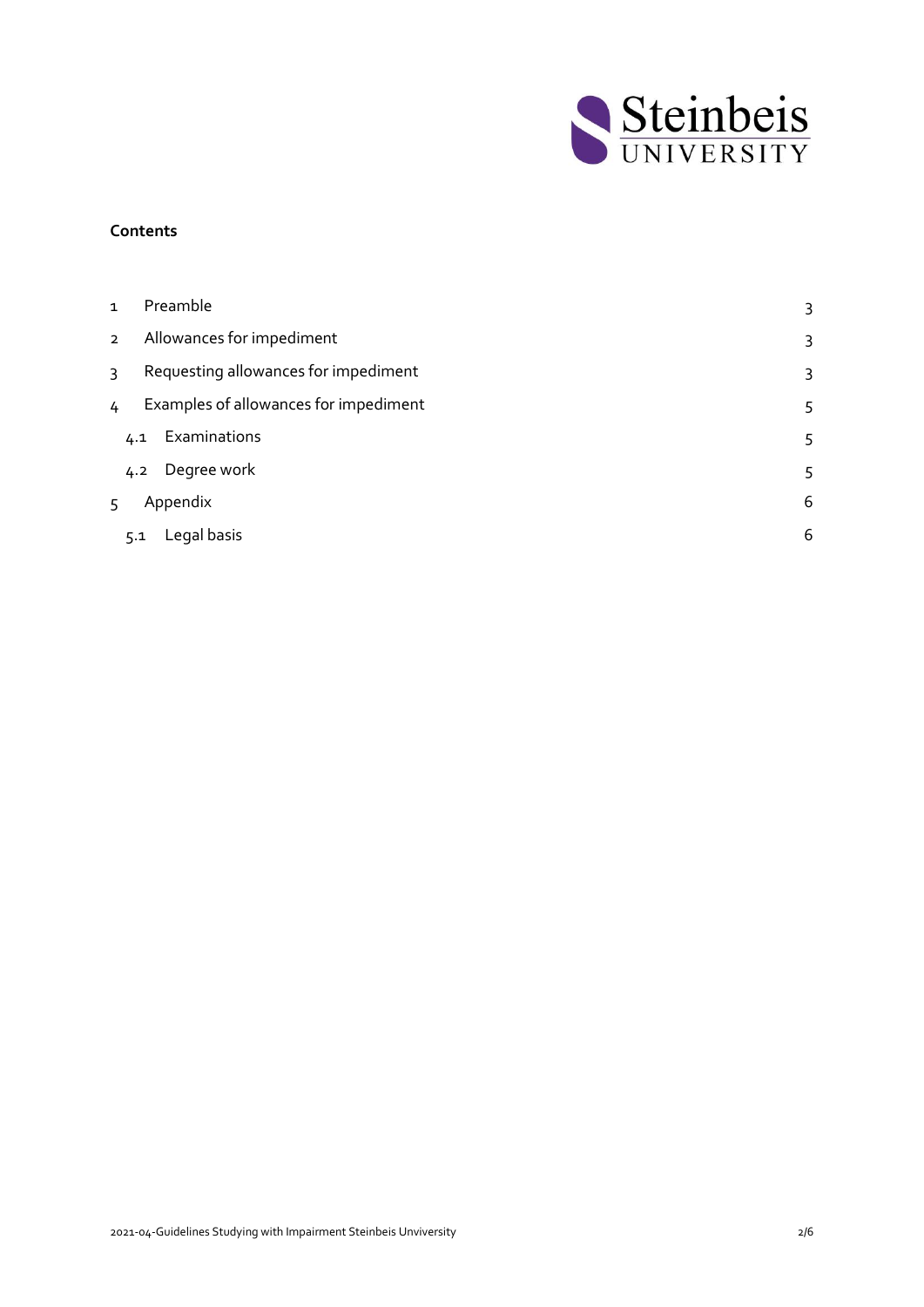

### <span id="page-2-0"></span>**1 Preamble**

In addition to regulations laid down by law, framework regulations and the women's and equal opportunity concept at Steinbeis University also stipulate that students have the opportunity to participate in studies at Steinbeis University on an equal basis, regardless of individual circumstances of impediment.

# <span id="page-2-1"></span>**2 Allowances for impediment**

Against this background, equal opportunities can be safeguarded by making allowances for impediment when students are subject to a particular burden in meeting degree and examination requirements in the required form. Making allowances for impediment does not constitute preferential treatment. It offers a necessary and appropriate form of individual compensation in keeping with particular burdens faced on the part of students.

It is of fundamental importance that compensating for known impediments should facilitate equal opportunities compared to other students. In turn, this means that making allowances for certain impediments must not result in unequal treatment for other students.

Requirements of a professional and qualitative nature must not be impaired. It must also be ensured that examinations are not assessed favorably in order to observe equal opportunities for all.

The nature of all allowances for impediment is such that individual solutions can be found. Because of the very different underlying situations and corresponding requirements these entail, there can be no general, binding rules in this respect. Every request requires a decision on a case-by-case basis.

The examination board is responsible for making decisions regarding allowances for impediment. The examination board shall inform applicants and the management of schools regarding the outcome of rulings.

# <span id="page-2-2"></span>**3 Requesting allowances for impediment**

Requests for allowances for impediment may be based on the following:

- Disability or chronic illness
- Pregnancy
- Childcare for children up to ten years
- Caring for close relatives in need of care as defined by the Caregiver Leave Act (Pflegezeitgesetz)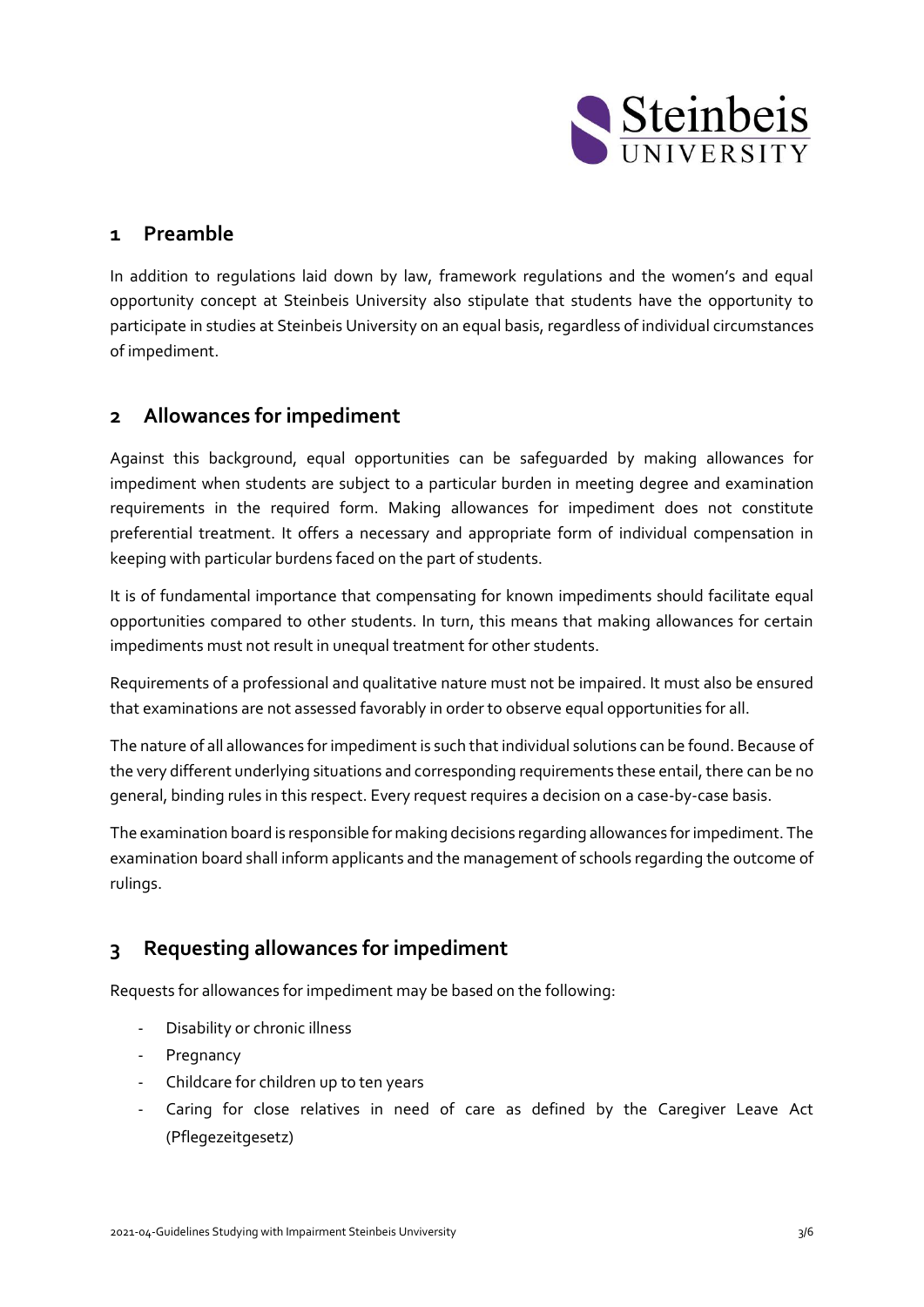

**Note:** short-term hindrances are not covered within the scope of allowances for impediment.

Allowances for impediment are not made for the following:

- Exemption without substitution from degree work/examinations for the above-mentioned reasons
- Consideration of communication and language problems due to a migratory background or different native language
- Lower examination standards
- Supplementary scientific support

Requests must be submitted in writing. The following information must be provided:

- Nature and extent of impairment
- Nature of requested allowances for impediment (for examples, see point 4)
- Indication of seminars or courses for which allowances for impediment are required

Requests must be supported by a valid and up-to-date medical certificate, or valid and up-to-date official confirmation, showing:

- The duration of impairment
- The nature of impairment with a bearing on studying (e.g. side-effects of medication, extent of required treatment during the period of study)
- Recommendations regarding the type and extent of allowances for impediment (for examples, see point 4)

**Note:** a certification of severe disability does not provide sufficient information in itself.

**NOTE:** Requests must be submitted in good time and at least four weeks before taking examinations. Requests relating to allowances for impediment affecting the entire period of study must be submitted no later than the start of degree enrollment. Approvals relating to requests are made in writing. If applicable, lecturers must be informed independently by students regarding approved requests with an explanation of implications in order to allow for an appropriate lead time to make changes.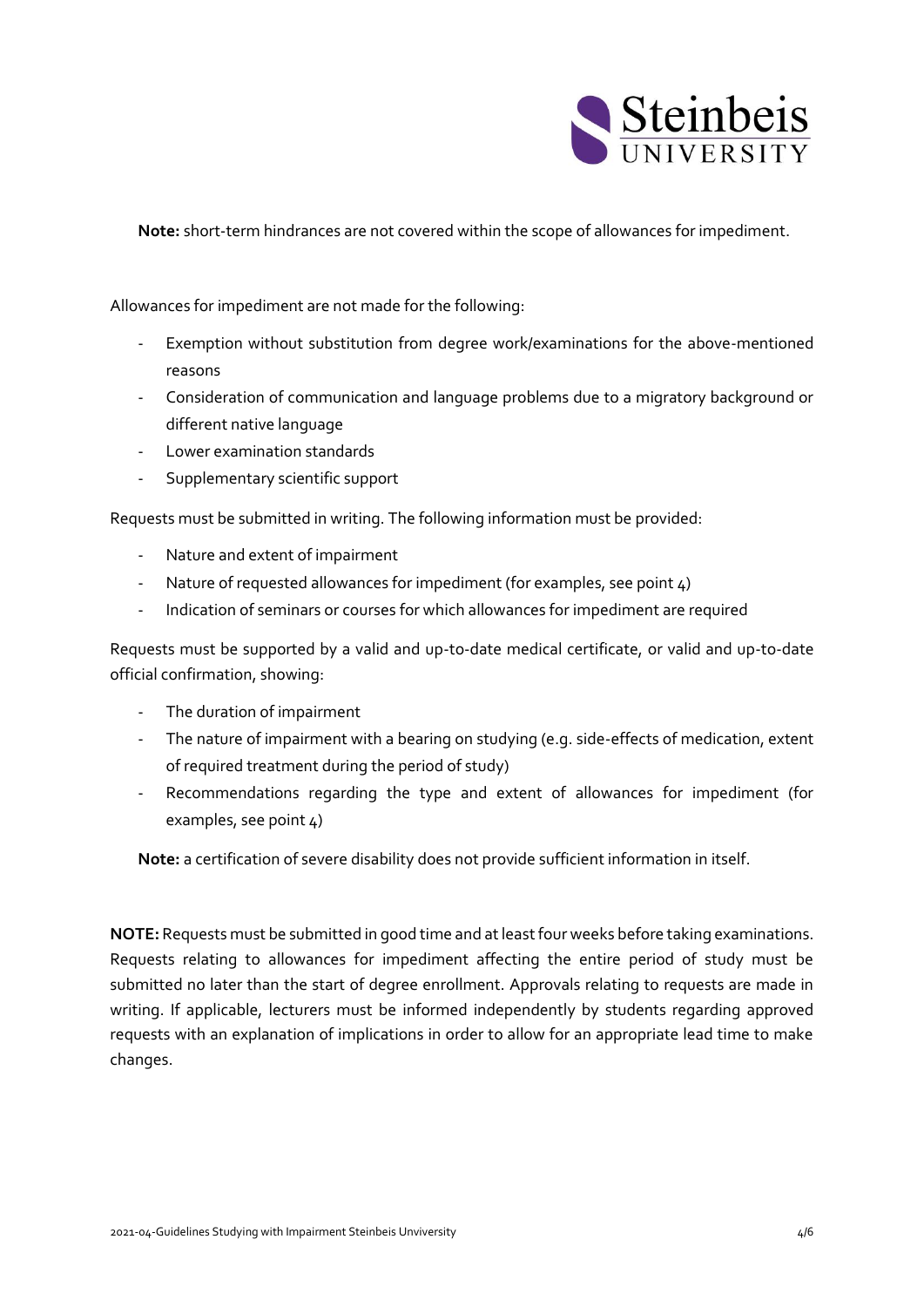

# <span id="page-4-0"></span>**4 Examples of allowances for impediment**

#### <span id="page-4-1"></span>**4.1 Examinations**

- Extensions on deadlines for examinations
- Individual breaks during examinations
- Use of additional aids (e.g. computers for motor impairments)
- Individual assistance (e.g. from a sign language interpreter)
- Use of a separate examination room (e.g. in case of special requirements for peace and quiet)
- Orals instead of written examinations (e.g. in case of writing problems)
- Individual examinations instead of group examinations (e.g. in case of language problems)

#### <span id="page-4-2"></span>**4.2 Degree work**

- Flexible approaches to group work (e.g. alternative course work)
- Flexible approaches to deadlines for written work
- Alternative deadlines (e.g. in case of illness of people requiring care)
- Offer to complete equivalent work (e.g. presentations, examinations, talks, essays, research) if required work cannot be completed
- Deadline extensions between individual examinations or seminars
- Virtual participation in courses, assuming the technical infrastructure is available
- Permission to complete work to compensate for missed work in case of necessary stays abroad or excursions